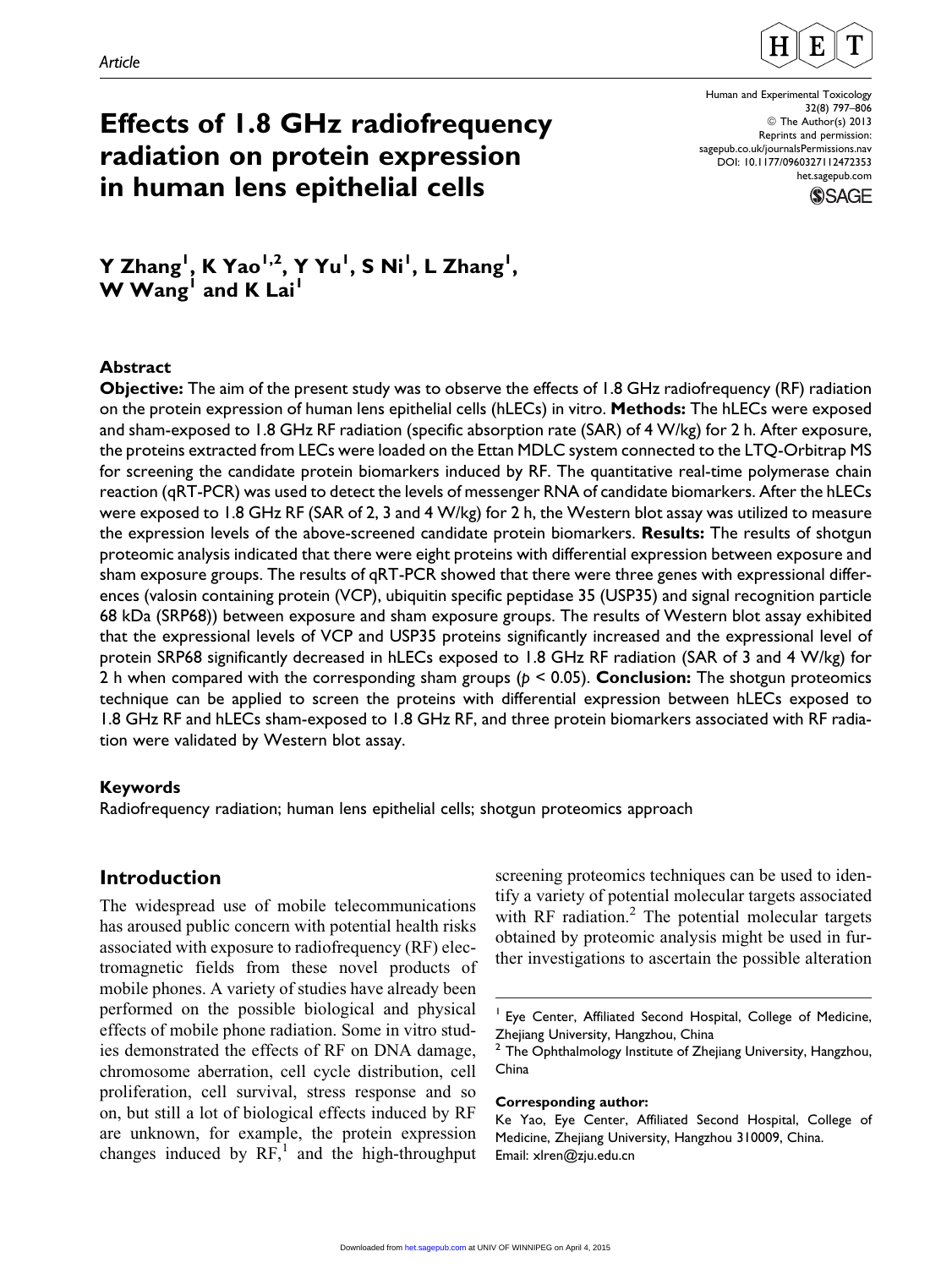of expression levels of protein, which are related to the biological effects induced by RF radiation and to understand the possible biochemical mechanism of harmful effects.

In our previous studies, it was successfully found that the changes in the expression level of the heat shock protein 70 (HSP70) and heterogeneous nuclear ribonucleoprotein K (hnRNP K) proteins of human lens epithelial cells (hLECs) exposed to RF were detected using a popular proteomic technology, that is, two-dimensional electrophoresis (2-DE) combined with mass spectrometry,<sup>3</sup> and HSP70 and hnRNP K proteins were involved in the stress reaction. It has also been reported that the mobile phone radiation with non-thermal effect could induce changes in the expression level of HSP27 protein and p38 mitogenactivated protein kinase in EA.hy926 human endothelial cells, according to the results of  $2$ -DE.<sup>4</sup> The same study group provided the lists of genes and proteins with significant expression changes in the EA.hy926 and the EA.hy926v1 variant,<sup>5</sup> and identified eight proteins that could be significantly affected on forearm's skin in human volunteers exposed to RF radiation.<sup>6</sup> Other study groups reported the negative effects of RF radiation on protein expression profiles in MCF7 cells. $1,7$  However, the data about proteomics studies associated with RF are still limited, moreover, until now, the proteomics experiments associated with RF have been based on 2-DE for separating proteins. There are some disadvantages of the 2-DE technique, which include a large amount of sample handling, a limited dynamic range and the difficulties in resolving low-abundance proteins with extreme isoelectric point and molecular weight.<sup>8</sup> These issues led to the development of alternative solutions for proteome analysis, that is, the development of shotgun proteomics technique. In a generalized shotgun proteomic pipeline, a mixture of proteins is digested into peptides that are loaded onto at least a twodimensional chromatography-based separation system, the peptides are eluted into a tandem mass spectrometer (MS/MS) in an automated fashion and the resulting tandem mass spectrometry data are analyzed by powerful computational systems.8 Shotgun proteomic platform is a robust alternative of gel-based approaches for analyzing the complex protein samples.

Considering the limited data of changed expressional levels of lens proteins induced by RF and the development of new proteomic analysis techniques, in the present in vitro investigation, the highthroughput technique of shotgun proteomics was applied to screen the proteins with the expressional changes in hLE-B3 cells exposed to 1.8 GHz RF (specific absorption rate (SAR) of 4 W/kg) for 2 h, then the differentially expressed proteins induced by RF were validated by Western blot assay. The aim of the present investigation was to find the new differentially expressed proteins of hLECs exposed to RF, which may be related to pathological changes in human lens exposed to RF.

# Materials and methods

## Cell culture

hLE-B3 cells were obtained from Marjorie F. Lou (University of Nebraska Medical Center). The cells were cultured in Dulbecco's modified Eagle medium (Gibco, New York, New York, USA) containing 20% fetal bovine serum (Gibco, New York, New York, USA) at 37°C in a humidified atmosphere of 5%  $CO<sub>2</sub>$ . The cells were cultured in a 35 mm dish (NUNC, Roskilde, Denmark) containing a total volume of 2 ml medium. The cells were divided into three exposure groups that are continuingly exposed to 1.8 GHz RF at a SAR of 2, 3, or 4 W/kg, respectively, for 2 h and the corresponding sham exposure groups.

### Exposure system

The RF exposure system (sXc-1800 system) with a GSM signal was designed by the Foundation for Information Technologies in Society (IT'IS, Zurich, Switzerland). It mainly consists of an RF generator, an arbitrary function generator, a narrow band amplifier and two rectangular waveguides operating at a frequency of 1.8 GHz. The two waveguides, one for exposure and the other for sham exposure, are placed inside a conventional incubator to ensure constant environmental conditions (37°C, 5%  $CO<sub>2</sub>/95%$  air atmosphere). The increased temperatures of the cells within the culture dishes exposed to the SAR of 2, 3 and 4 W/kg were 0.054, 0.081 and 0.108°C, respectively. A dish holder inside the waveguide guarantees that the dishes are placed exactly in the H-field maximum of the standing wave and exposed simultaneously in E polarization inside a waveguide. The system enables the exposure of a monolayer of cells with less than a 30% non-uniformity of SAR. Six Petri dishes can be exposed simultaneously in one exposure waveguide. The entire setup is controlled by a computer, enabling automated control of the exposure parameters including exposure strength (SAR),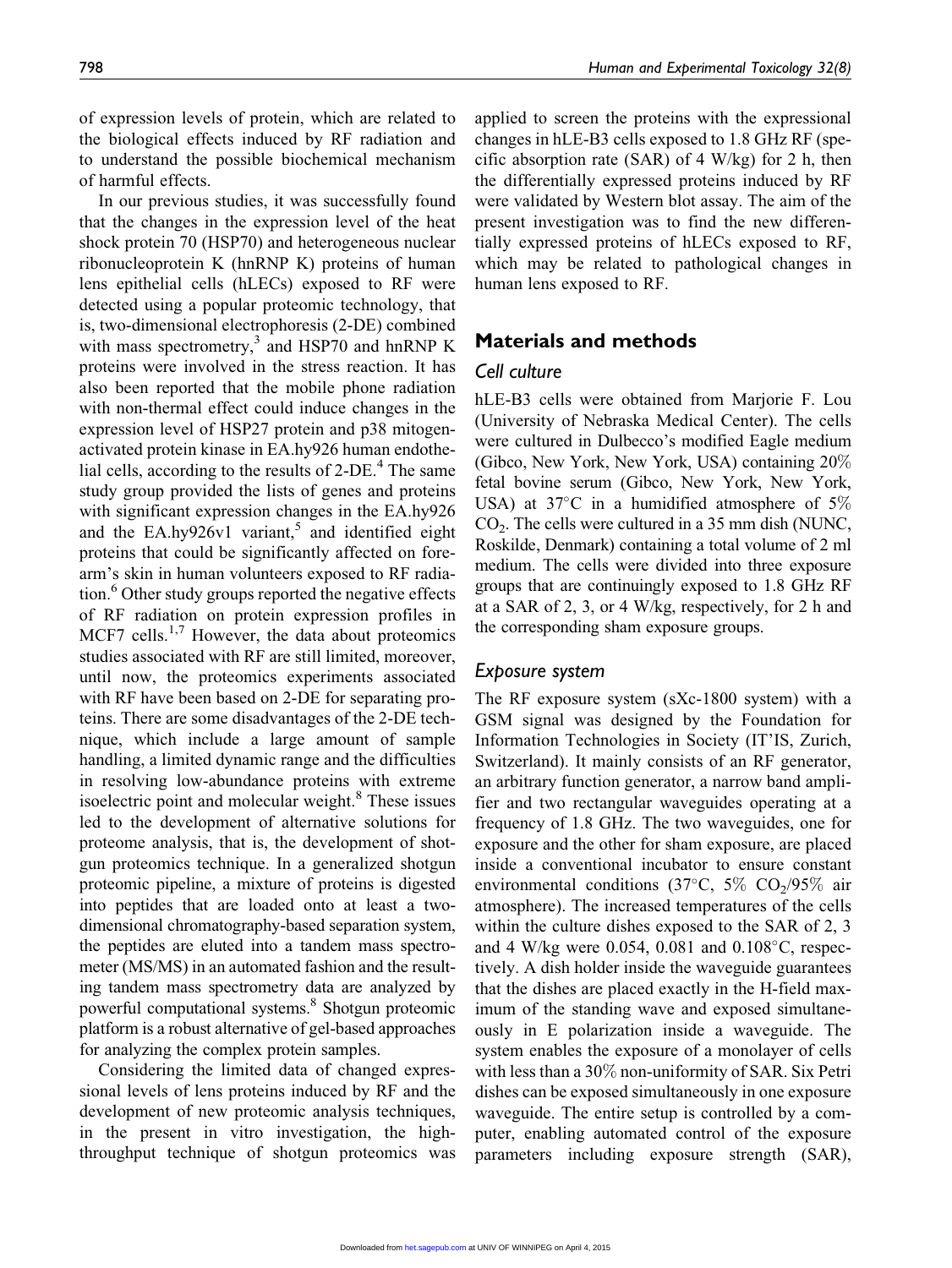exposure time and exposure pattern. The RF electromagnetic field (EMF) simulating the GSM 1.8 GHz signal is amplitude-modulated by a rectangular pulse with a repetition frequency of 217 Hz and a duty cycle of 1:8. The RF exposure pattern was continuous.

## Liquid chromatography MS/MS

Sample preparation and analysis of nano-LC-MS/MS. After exposure and sham exposure to a 1.8-GHz RF (SAR of 4 W/kg) for 2 h, the cells were washed twice with cold 0.01 M phosphate-buffered saline (PBS), scraped into 1 ml of 0.01 M PBS, pelleted and lysed in the Mammalian Protein Extraction Reagent (Thermo, Rockford, Illinois, USA) for 30 min at 4-C, then subjected to centrifugation at 14,000 r/min for 30 min at  $4^{\circ}$ C. The concentration of total cell proteins was assayed by a standard Bradford protein assay (Bio-Rad, Richmond, California, USA).<sup>9</sup>

In-solution trypsin digestion. The samples were precipitated by acetone and dissolved in reducing solution (8 M urea; Sigma, St Louis, Missouri, USA), and 100 mg of protein sample for each fraction was reduced with 10 mM dithiothreitol (DTT) (Sigma) at 37°C for 45 min and alkylated with 50 mM iodoacetamide (Sigma) at room temperature for 45 min in the darkness. Then the alkylation was stopped by 40 nM DTT solution and the protein sample was incubated in the solution at room temperature for 45 min. After dilution in a solution of 50 mM ammonium bicarbonate  $(NH<sub>4</sub>HCO<sub>3</sub>)$  (Sigma), the protein mixture was digested by sequencing grade-modified trypsin (Promega, Madison, Wisconsin, USA) using a 1:50 enzyme/protein ratio at  $37^{\circ}$ C for 20 h. The tryptic peptide mixture was lyophilized and kept at  $-80^{\circ}$ C until use.

Mass spectrometric analysis. Tryptic peptides were resuspended in 0.1% formic acid and loaded onto an Ettan MDLC system (GE Healthcare, Pittsburgh, Pennsylvania, USA) connected to an LTQ-Orbitrap MS (Thermo Finnigan, Bremen, Germany). The separation of the resulting tryptic peptide mixtures was performed by nanoscale reverse-phase liquid chromatography (LC). The Ettan MDLC nanoflow/ capillary LC system (GE Healthcare) was equipped with a trap column (Dionex/LC Packings  $\mu$ -Precolumn Cartridge P/N 160454 C18 PepMap 100, 5  $\mu$ m, 100 A, 300 mm internal diameter (i.d.)  $\times$  5 mm) and a nanocolumn (Dionex/LC Packings P/N 160321,  $150 \times 0.075$  mm i.d., C18 PepMap, 3 µm, 100 A).

The separated peptides were transferred into an LTQ-Orbitrap (Thermo Finnigan) with a nano ion spray source. The full scan MS spectra  $(m/z 300-4000)$  were acquired in the orbitrap with the resolution at  $R = 60,000$  at  $m/z$  400 with the number of accumulated ions being  $1 \times 10^6$ . The five most intense ions were isolated and fragmented in a linear ion trap. The resulting fragment ions were recorded by the LTQ.

MS data analysis. The MS data were analyzed using X!Tandem. The raw data acquired by the MS above were submitted to X!Tandem along with a FASTA formatted file of the protein database ENSEMBL containing protein data of human.

In the X!Tandem search parameter setting, the carboxyamidomethyl cysteine (Cys-CAM) was included as a fixed modification of 57.0215 Da for iodoacetamide reduction and alkylation. The cysteines might react with free acrylamide monomers to form propionamide cysteines (Cys-PAM). An optional 14 Da was included in the search to account for potential Cys-PAM, as the mass difference between Cys-PAM and Cys-CAM is 14 Da. Methionine residue modification was accounted for by the inclusion of an optional 15.9949 Da. The peptides were searched using partial tryptic cleavage constraints and up to one missedcleavage sites were allowed for tryptic digestion. For the X!Tandem search, the mass tolerances were 0.5 Da for parent masses and 100 ppm for fragment masses.

The trans-proteomic pipeline (TPP) (http://tools .proteomecenter.org) is a collection of integrated tools for MS/MS proteomics. The v4.0 JETSTREAM rev 2 version of TPP was used in this study. TPP includes PeptideProphet and ProteinProphet, two statistical programs for proteomics data analysis. The RAW format data obtained by the LTQ-Orbitrap were converted to the mzXML format by the TPP Webinterface tool. The putative proteins were annotated by Global Proteome Machine (GPM) and the controlled false discovery rate (FDR) of GPM was 5%.

Chemometrics analysis. The spectral counting was performed as described previously.<sup>10</sup> The MS/MS spectral data were analyzed with the SIMCA-P 12.0 (Umetrics AB, Sweden) for the multivariate data analysis. Before multivariate data statistics analysis, the data were mean-centered and pareto-scaled. The unsupervised principal component analysis (PCA) was first utilized in all the samples to visualize the general clustering and find the outlying data. Then the supervised partial least squares latent structure discriminate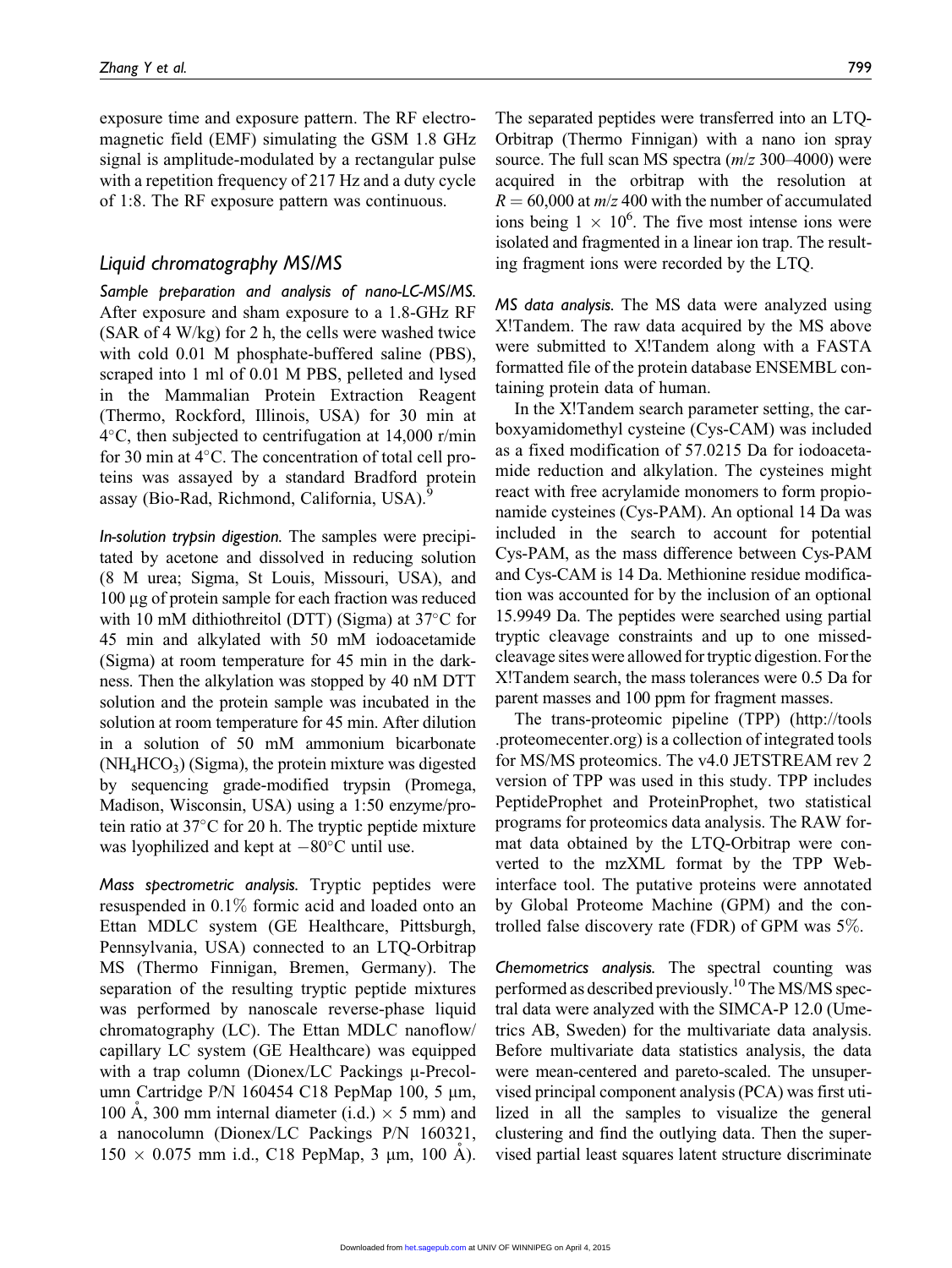| Gene symbols  | <b>Primers</b> |                                 |
|---------------|----------------|---------------------------------|
| CYP21A2       | Forward        | 5'-CTGCAGGCCTTCACGCTGCT-3'      |
|               | Reverse        | 5'-GTACCCGGCTGGCATCGGTC-3'      |
| SRP68         | Forward        | 5'-CTTCGGCCGGATCGAAGGCAAA-3'    |
|               | Reverse        | 5'-TTCACGGCTTTGCGTAGGCGAG-3'    |
| <b>VCP</b>    | Forward        | 5'-AGGAGCCAGCGTTGTTCGCC-3'      |
|               | Reverse        | 5'-GCGGGTAACGGCTACGAGCG-3'      |
| <b>TUBAIB</b> | Forward        | 5'-CCCCGCCCTAGTGCGTTACTTACCT-3' |
|               | Reverse        | 5'-TGGCCAACGTGGATGGAGATGC-3'    |
| USP35         | Forward        | 5'-GCAGGAGAAGGAGGCCCGGA-3'      |
|               | Reverse        | 5'-CCTGCAGGATTGCAGCCCCC-3'      |
| <b>GAPDH</b>  | Forward        | 5'-CCATCACCATCTTCCAGGAG-3'      |
|               | Reverse        | 5'-CCTGCTTCACCACCTTCTTG-3'      |

Table 1. The oligonucleotides served as the primers of qRT-PCR.

CYP21A2: cytochrome P450 21; SRP68: signal recognition particle 68 kDa; VCP: valosin containing protein; USP35: ubiquitin specific peptidase 35; TUBA1B: tubulin alpha 1b; GAPDH: glyceraldehyde-3-phosphate dehydrogenase; qRT-PCR: quantitative reverse transcriptase polymerase chain reaction.

analysis (PLS-DA) was performed to identify the biomarkers that contributed to the clustering observed in the PCA. The  $R^2Y$  as a parameter indicates the total explained variation in the X matrix. Q2 represents the high predictability of the model. Potential biomarkers of differentiating sham-groups from RF groups were selected according to the variable importance in the projection (VIP) values. The VIP values reflect the influence of each protein on the different groups.

#### Quantitative real-time polymerase chain reaction

After exposure and sham exposure to 1.8 GHz RF (SAR of 4 W/kg) for 2 h, the cells were washed twice with cold PBS and the total cellular RNA was isolated from hLECs using the TRIzol reagent (Invitrogen, Carlsbad, California, USA) according to the manufacturer's protocol. The concentration of RNA was determined spectrophotometrically at 260 nm. The quality of the RNA was determined on  $1\%$  agarose gels. RNA was reverse transcribed using the PrimeScript RT-PCR System kit (TaKaRa, Tokyo, Japan) in the presence of oligo-dT primers,  $0.045$  µg total RNA was reverse transcribed with  $5 \times$  PrimeScript $\overline{R}$  buffer, 50  $\mu$ M oligo-dT primer, 50  $\mu$ M random 6 mers and PrimeScript reverse transcriptase mix I. The reaction mixture was incubated at  $37^{\circ}$ C for 15 min,  $85^{\circ}$ C for 5s and held at 4°C. The products were subjected to realtime polymerase chain reaction (RT-PCR) analysis using a SYBR<sup>®</sup> Premix Ex Taq<sup>™</sup> Mix (TaKaRa) with an ABI PRISM 7500 sequence detection system (Applied Biosystems, Grad Island, New York, USA). The specific PCR primers for differentially expressed

candidate genes and the internal control gene glyceraldehyde-3-phosphate dehydrogenase (GAPDH) were designed with the Primer Premier 3 (Primer, Canada) and Oligo 6.0 (Molecular Biology Insights, Cascade, Colorado, USA; Table 1). Templatenegative control experiments were carried out to exclude any possibility of DNA contamination in primers. The  $20 \mu l$  PCR reactions were conducted using 1  $\mu$ l of complementary DNA (cDNA), 10  $\mu$ M of the forward and reverse primers, 10  $\mu$ l 2 $\times$  SYBR Premix Ex Taq and 0.4  $\mu$ l 50 $\times$  ROX reference dye. The cycling parameters were an initial cDNA denaturation step at 95°C for 30s followed by 40 cycles of PCR with cDNA denatured at 95 $^{\circ}$ C for 3s and extension at 60 $^{\circ}$ C for 30s. The fluorescence was measured at  $60^{\circ}$ C. The dissociation curves of PCR products were obtained to guarantee amplification of the correct genes. The Ct values (threshold cycle, marking the cycle when the fluorescence of a given sample significantly exceeded the baseline signal) were computed by the SDS software (version 2.0; Applied Biosystems).  $\Delta$ Ct sample values were calculated as  $\mathrm{Ct}_{\text{target gene}} - \mathrm{Ct}_{\text{GAPDH}}$ . The N-fold increase or decrease in expression was calculated by the  $\Delta\Delta$ Ct method with the sham group Ct values as the reference point. N-Fold difference was determined as  $2^{-(\Delta Ct \text{ RF group})} - \Delta Ct \text{ sham group})$ . In two groups, six genes including valosin containing protein (VCP), signal recognition particle 68 kDa (SRP68), ubiquitin specific peptidase 35 (USP35), cytochrome P450 21 (CYP21A2), tubulin alpha 1b (TUBA1B) and the internal control GAPDH were detected in each sample. Three replicate reactions were performed for each sample and the average  $\Delta$ Ct was calculated.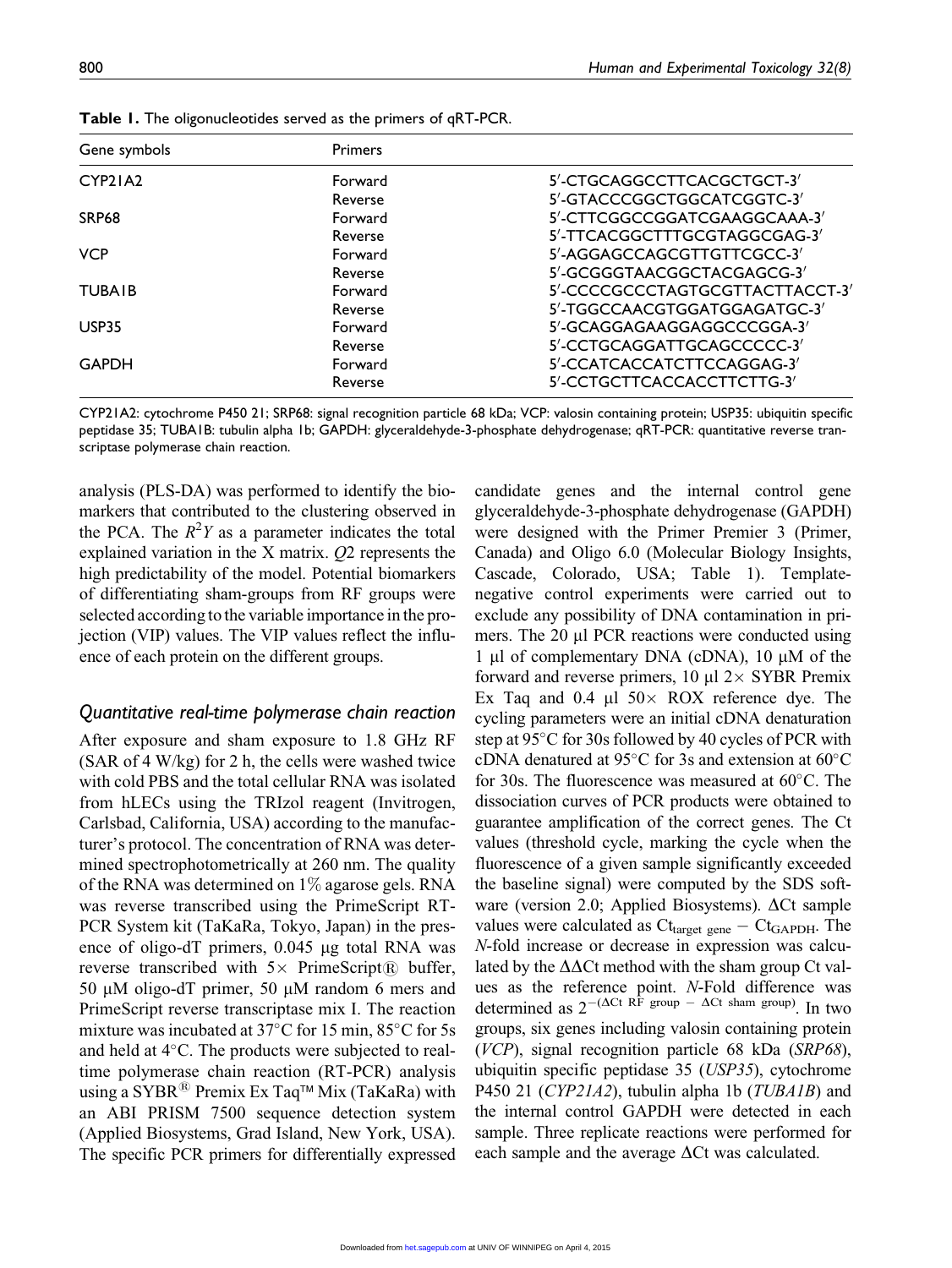#### Western blot assay

After exposure and sham exposure to 1.8 GHz RF (SAR of 2, 3 and 4 W/kg) for 2 h, the cells were treated according to the above sample preparation of MS. Equal amounts of protein samples  $(20 \mu g)$  were separated on a 10% SDS-PAGE gel, transferred to polyvinylidene fluoride (PVDF) membranes (Millipore, Billerica, Massachusetts, USA), then probed with various primary antibodies including rabbit polyclonal anti-SRP68 antibody (catalog number 11581-1-AP, Proteintech, Chicago, Illinois, USA), rabbit polyclonal anti-GAPDH antibody (catalog number sc-25778, Santa Cruz Biotechnology, Santa Cruz, California, USA), rabbit polyclonal anti-USP35 antibody (catalog number ab86791, Abcam, Cambridge, Massachusetts, USA) and rabbit monoclonal anti-VCP antibody (catalog number 3339-1, Epitomics, Burlingame, California, USA) overnight at  $4^{\circ}$ C followed by fluorescencelabeled secondary antibody (Li-COR, Lincoln, Nebraska, USA) diluted 1:5000 in Tris Buffered Saline with Tween-20 (TBST) for 1 h at room temperature. Finally, blots were developed with the Odyssey system (Li-COR). The protein expression was analyzed using the ImageJ program (Wayne Rasband, NIH, Maryland, USA). The target protein expression was normalized with respect to GAPDH expression.

#### Statistical analysis

Each experiment was repeated at least three times. Statistical analyses were conducted with SPSS software version 16.0 (SPSS Inc., Chicago, Illinois, USA).The differences in data between RF exposure groups and corresponding sham exposure groups were analyzed with the independent Student's  $t$  test. The statistical threshold was set at 0.05 (two-sided).

# **Results**

# Differential protein expression analysis by label-free shotgun proteomics

LC-MS/MS analysis of the protein samples for sham exposure group and RF exposure group (SAR of 4 W/ kg) revealed a total of 462 nonredundant proteins based on the identification of two or more unique peptides. Of these, 344 proteins were identified in both groups, and a total of 406 and 400 proteins were identified in sham exposure and RF exposure groups, respectively. Using a randomized database as a decoy database, the FDR for the protein identification at

Label-free quantitative comparison between the two groups depends on the PLS-DA module. The MS/MS spectra of two groups were successfully analyzed using PLS-DA. The model had the high ability of explanation and prediction  $(R^2Y = 0.999)$ ,  $Q2 = 0.925$ . Table 2 lists the results obtained by LC-MS/MS analysis, which indicate that the VIP values of 14 proteins are higher than 2, and there were significant differences in expression levels in eight proteins between the sham exposure group and RF exposure group ( $p < 0.05$ ). Among the eight proteins, the TUBA1B and VCP had high VIP values, the CYP21A2 and USP35 had the highest fold changes in differential protein expression levels between sham exposure group and RF exposure group, the SRP68 was the only downregulated protein after RF radiation. So, the above five proteins were considered as candidate proteins for the next step of the experiment.

## The screening results at the transcriptional level

The expressional levels of RNA of VCP, SRP68, USP35, CYP21A2 and TUBA1B in hLECs exposed to1.8 GHz RF (SAR of 4 W/kg) for 2 h are shown in Figure 1. GAPDH was used as an internal control. It was found that the significant upregulation of VCP and USP35 was detected ( $p < 0.01$ ) and the significant downregulation of SRP68 was found ( $p < 0.05$ ) in the RF exposure groups, when compared with sham exposure groups. But there were no significant differences in expression levels of RNA of CYP21A2 or TUBA1B between RF exposure groups and corresponding sham exposure groups ( $p > 0.05$ ).

# The expressional levels of proteins validated by Western blot assay

The expressional levels of three proteins (VCP, SRP68 and USP35) in hLECs exposed to 1.8 GHz RF (SAR of 2, 3 and 4 W/kg) for 2 h are shown in Figures 2 to 4. GAPDH served as a loading control. Figure 2 indicates that the expression levels of VCP in hLECs exposed to 1.8 GHz RF (SAR of 3 and 4 W/ kg) for 2 h significantly increased when compared with the corresponding sham exposure groups  $(p < 0.05)$ . Figure 3 exhibits that the expression levels of SRP68 in hLECs exposed to 1.8 GHz RF (SAR of 3 and 4 W/kg) for 2 h significantly decreased when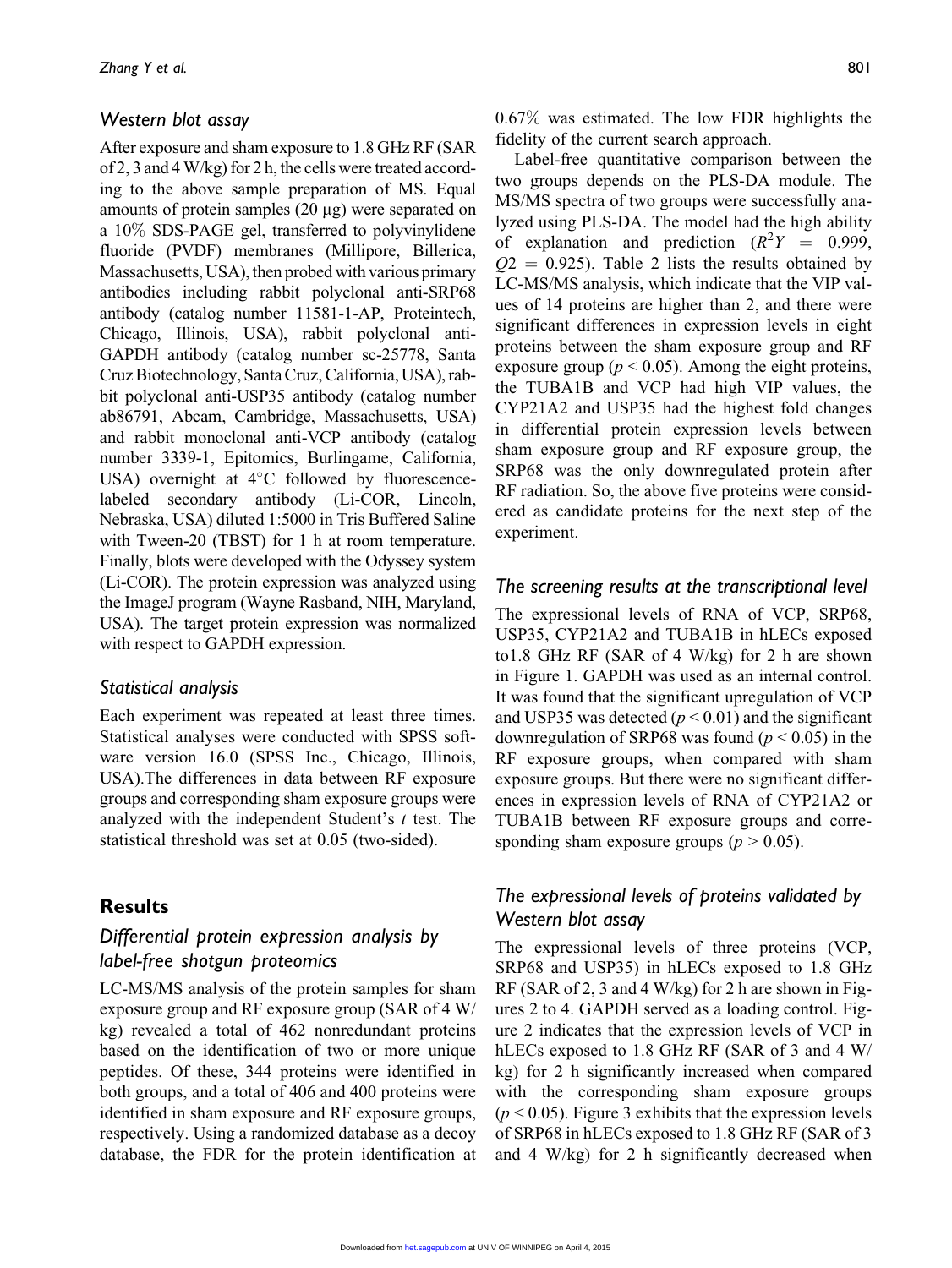|                      |                                              |            | Numbers of MS/MS spectra<br>(mean $\pm$ SD) |                       |                    |
|----------------------|----------------------------------------------|------------|---------------------------------------------|-----------------------|--------------------|
| <b>ENSEMB</b> number | Protein names                                | <b>VIP</b> | Sham exposure<br>group                      | RF exposure<br>group  | Folds<br>(RF/sham) |
| ENSP00000331514      | Actin gamma 1                                | 5.7399     | $72.67 + 17.90$                             | $108.33 \pm 26.50$    | 1.49               |
| ENSP00000224237      | <b>Vimentin</b>                              | 5.4873     | $54.33 + 8.74$                              | $82.67 + 15.31$       | 1.52               |
| ENSP00000336799      | Tubulin alpha 1b                             | 3.9882     | $29.67 + 7.57$                              | $44.33 + 3.21^a$      | 1.49               |
| ENSP00000351777      | Valosin containing protein                   | 3.3027     | $14.67 + 1.53$                              | $24.67 + 5.51^a$      | 1.68               |
| ENSP00000262030      | ATP synthase subunit beta                    | 3.2115     | $4.00 + 2.00$                               | $12.67 + 2.89^a$      | 3.17               |
| ENSP00000269122      | Clathrin heavy chain I                       | 2.7771     | $21.33 + 4.72$                              | $29.00 + 2.65$        | 1.36               |
| ENSP00000303351      | Integrin VLA-4 beta subunit                  | 2.6439     | $3.00 + 0.00$                               | $8.67 + 1.53^{\circ}$ | 2.89               |
| ENSP00000309629      | Cofilin I                                    | 2.3367     | $5.33 + 1.53$                               | $10.67 + 3.21$        | 2.00               |
| ENSP00000372811      | Cytochrome P450 21                           | 2.3085     | $0.67 + 0.58$                               | $5.33 + 2.08^a$       | 8.00               |
| ENSP00000340466      | Glucosidase alpha neutral AB                 | 2.2339     | $3.33 + 1.53$                               | $7.67 + 1.15^a$       | 2.30               |
| ENSP00000312066      | Signal recognition particle 68 kDa           | 2.0664     | $8.00 + 1.00$                               | $5.33 + 0.58^{\circ}$ | 0.67               |
| ENSP00000193403      | Actinin alpha I                              | 2.0540     | $26.00 + 3.61$                              | $21.33 \pm 4.04$      | 0.82               |
| ENSP00000263311      | Ubiquitin specific peptidase 35              | 2.0521     | $0.67 + 1.15$                               | $4.33 + 1.15^{\circ}$ | 6.50               |
| ENSP00000403365      | Cytosolic thyroid hormone-binding<br>protein | 2.0126     | $18.67 + 2.52$                              | $12.67 + 6.74$        | 0.68               |

Table 2. The list of proteins with VIP values higher than 2.

VIP: variable importance in the projection; RF: radiofrequency.

 $a_p$  < 0.05, When compared with the corresponding sham exposure group.

compared with the corresponding sham exposure groups ( $p < 0.05$ ). Figure 4 shows that the expression levels of USP35 in hLECs exposed to 1.8 GHz RF (SAR of 3 and 4 W/kg) for 2 h significantly enhanced when compared with the corresponding sham exposure groups ( $p < 0.05$ ).

# **Discussion**

Although some studies about the health effects induced by RF radiation have been reported, there are much more diverse issues of RF radiation that remain unclear. In 2001, Leszczynski et al. proposed and subsequently demonstrated that proteomics could be used as a tool for detecting the changes in protein expression caused by RF radiation.<sup>11,12</sup> However, so far the proteomics approach has been used only in a few studies for examining the effects of the RF radiation.1,5,6,13 On the basis of the development of the proteomics technique, a new hypothesis that the possible biological effects induced by RF radiation could be tested using new proteomics techniques has been suggested. Li et al. used 2-DE combined with mass spectrometry to measure the hLECs exposed to RF and found that HSP70 and hnRNP K were involved in the stress reaction induced by  $RF<sup>3</sup>$ . Therefore, according to the limited data it is difficult to obtain the general conclusion about the effects induced by RF on cellular proteome and the physiological processes regulated by those influenced proteins, including human lens pathogenesis.

In this study, the total protein expression of hLECs exposed to RF- or sham-radiation in vitro was studied by the LTQ-Orbitrap system, which is a new highperformance liquid chromatography-MS/MS system, and the system for high mass accuracy has been widely adopted. The coupling of this system to shotgun proteomic approaches promises to provide the larger scale datasets than those achieved previously.<sup>8</sup> Although, the 2-DE technique as a classical proteomics approach can resolve thousand spots on a twodimensional protein map, the number of intracellular proteins may be more than 30,000. In fact, the 2-DE technique only is able to detect protein spots with abundant expression. On the other hand, the falsepositive results may appear due to the problems in reproducibility and variability between experiments. The results of the present investigation indicated that the shotgun proteomics approach can overcome these shortages and provide a convenient and reliable method for comparative proteomics studies. In the present experiment, the changed expression levels of three proteins (VCP, SRP68 and USP35) in hLECs exposed to RF radiation were detected with this approach. These results were also successfully validated by quantitative RT-PCR (qRT-PCR) at the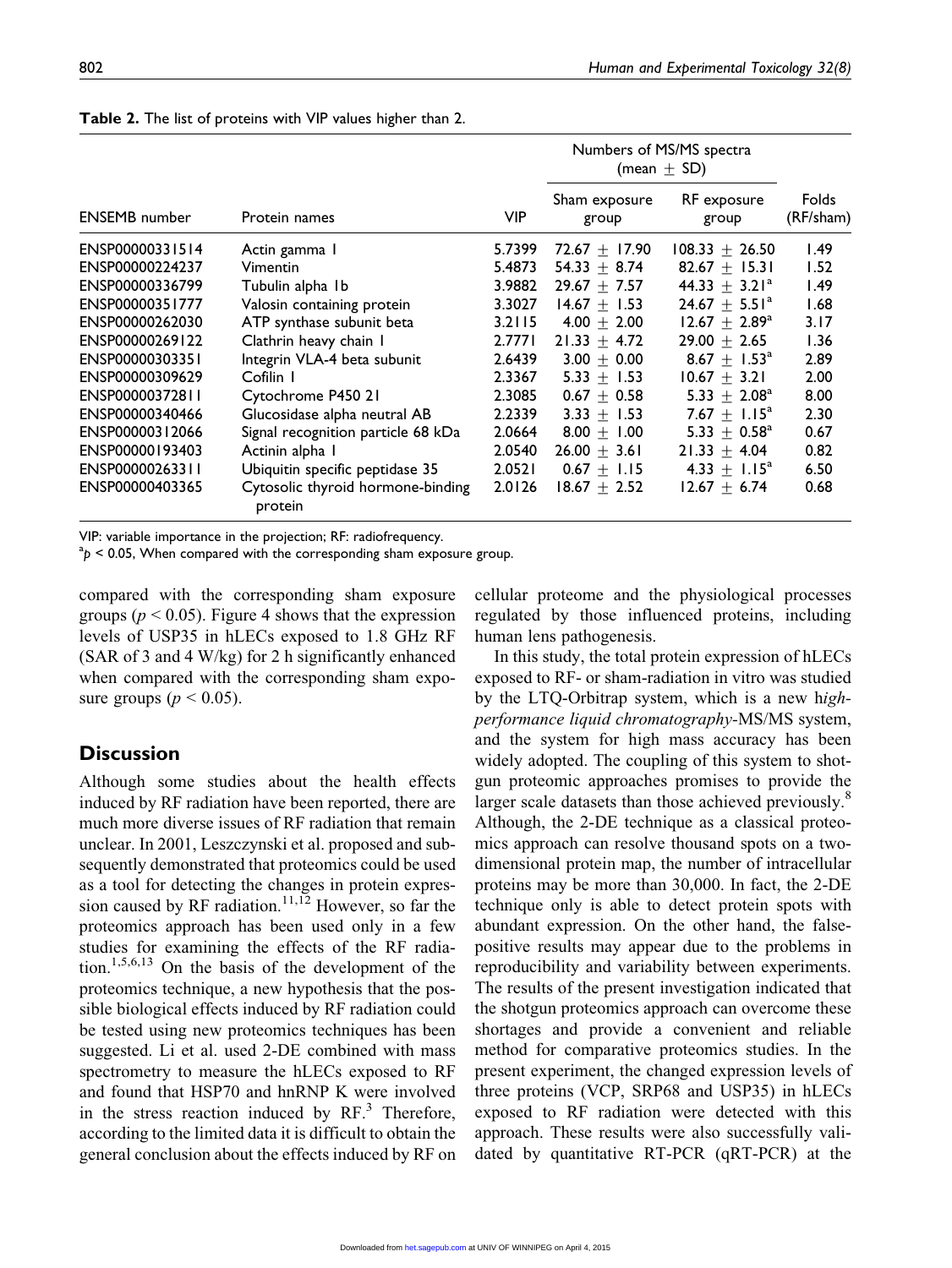

Figure 1. The expression levels of mRNA for VCP (a), SRP68 (b), USP35 (c), CYP21A2 (d) and TUBA1B (e) were examined by qRT-PCR. The expression of GAPDH mRNA was used as the internal standard. \*p < 0.05, when compared with the corresponding sham exposure groups;  $*p < 0.01$ , when compared with the corresponding sham exposure groups. mRNA: messenger RNA; VCP: valosin containing protein; SRP68: signal recognition particle 68 kDa; USP35: ubiquitin specific peptidase 35; CYP21A2: cytochrome P450 21; TUBA1B: tubulin alpha 1b; GAPDH: glyceraldehyde-3 phosphate dehydrogenase; qRT-PCR: quantitative reverse transcriptase polymerase chain reaction.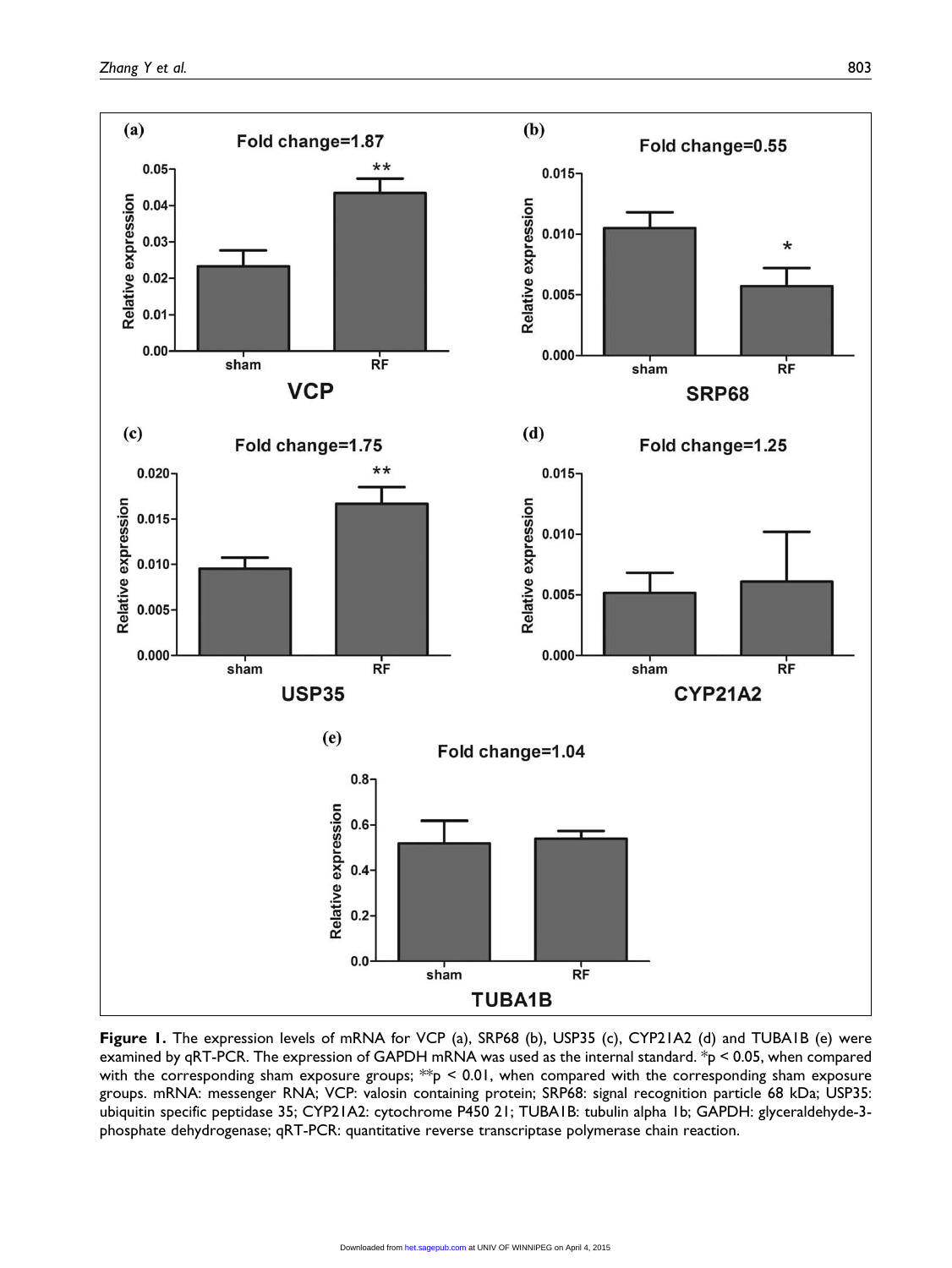

Figure 2. (a) Western blot assay of VCP and loading control (GAPDH). (b) The expression levels of VCP in hLECs exposed to RF (SAR of 2, 3 and 4 W/kg) for 2 h were detected by Western blot assay. \*p < 0.05, when compared with the corresponding sham exposure groups. VCP: valosin containing protein; GAPDH: glyceraldehyde-3 phosphate dehydrogenase; hLECs: human lens epithelial cells; RF: radiofrequency; SAR: specific absorption rate.

transcriptional level and Western blot assay at the protein level.

Other authors reported that VCP (also known as Cdc48 or p97) is a conserved hexameric  $AAA<sup>+</sup>$ (ATPases associated with diverse cellular activities) type ATPase.<sup>14</sup> VCP comprises a substrate and cofactor binding N domain followed by two AAA ATPase domains termed D1 and D2 and forms a hexameric double-ring structure. VCP plays critical roles in a broad range of diverse cellular processes, including Golgi, endoplasmic reticulum (ER) and nuclear membrane reassembly of ER-associated degradation (ERAD), the ubiquitin (Ub)–proteasome system (UPS), cell cycle regulation, DNA repair, preventing polyglutamine aggregation, autophagosome maturation and mitophagy.14 Functional diversity of VCP is mainly determined by differential binding of distinct



Figure 3. (a) Western blot assay of SRP68 and loading control (GAPDH). (b) The expression levels of SRP68 in hLECs exposed to RF (SAR of 2, 3 and 4 W/kg) for 2 h were detected by Western blot assay.  $*_{p}$  < 0.05, when compared with the corresponding sham exposure groups. SRP68: signal recognition particle 68 kDa; GAPDH: glyceraldehyde-3-phosphate dehydrogenase; hLECs: human lens epithelial cells; RF: radiofrequency; SAR: specific absorption rate.

cofactors/adaptor proteins. In a recent study, it was found that genetic inactivation of VCP increased the levels of misfolded rhodopsin in Drosophila retinas,<sup>15</sup> which suggested that VCP is a Ub-selective chaperone and that its key function is to unfold proteins and disassemble protein complexes. The cellular stress response is a reaction of cells to environmental stimuli, such as heavy metals, heat shock, anoxia and RF and so on. In response to weak environmental stresses, the cells are able to maintain homeostasis by the stress response pathway, such as the activation of HSP.<sup>16,17</sup> VCP, as a structural protein, forms a complex with clathrin and  $HSP70<sup>18</sup>$  The chaperone ability of VCP is to prevent unfolded proteins from aggregating and precipitating out of solution.<sup>19</sup> VCP cooperates with the Ub ligase RNF8 to orchestrate the assembly of signaling complexes and the efficient DSB repair after exposure to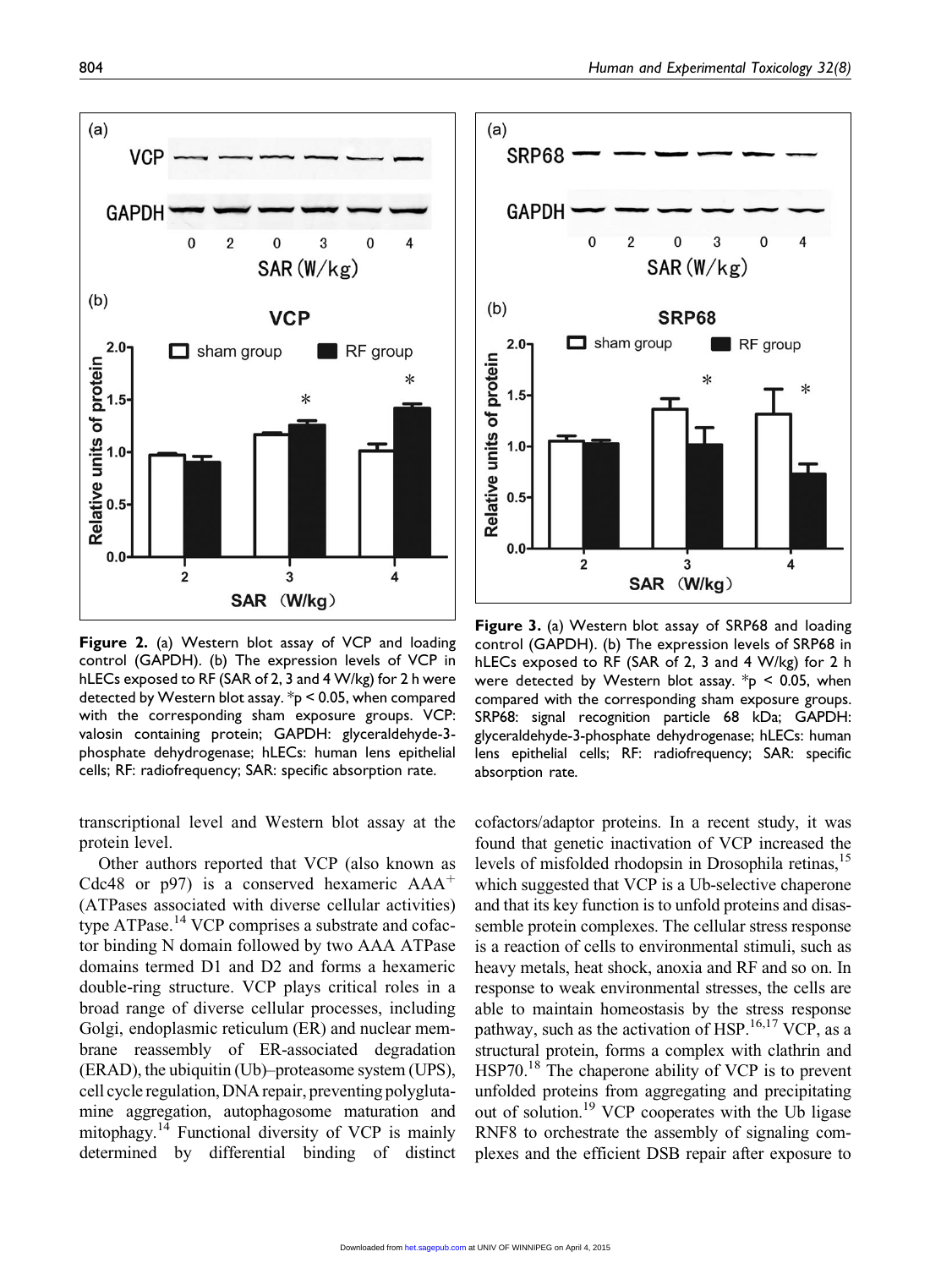

Figure. 4. (a) Western blot assay of USP35 and loading control (GAPDH). (b) The expression levels of USP35 in hLECs exposed to RF (SAR of 2, 3 and 4 W/kg) for 2 h were detected by Western blot assay. \*p < 0.05 when compared with the corresponding sham exposure groups. USP35: ubiquitin specific peptidase 35; GAPDH: glyceraldehyde-3 phosphate dehydrogenase; hLECs: human lens epithelial cells; RF: radiofrequency; SAR: specific absorption rate.

ionizing radiation. These findings consider VCP as an essential factor in Ub-governed DNA damage response and highlight the importance of VCP in guarding genome stability.<sup>20</sup> In the present work, the upregulation of VCP suggests that RF exposure can induce the stress response in hLECs.

Other authors also reported that the UPS plays central roles in protein quality control. Ub is a highly conserved protein and is involved in the post-translational protein modification in eukaryotes. Ubiquitination occurs on lysine residues of substrates through the cooperative activity of Ub activating (E1), Ub conjugating (E2) and Ub ligase (E3) enzymes. Short-lived proteins and misfolded and damaged proteins should be appropriately degraded by the UPS pathway. Ubiquitination is opposed by the action of deubiquitinating enzymes (DUBs). E3s are counteracted by DUBs, which are proteases that serve to deconjugate

the Ub-modified substrates. In case of DUBs, their function is to rescue substrate proteins from proteasomal degradation, to recycle Ub or even to control protein trafficking.<sup>21</sup> USP35 is a kind of DUBs but VCP is an Ub-selective chaperone. It has been demonstrated that there is an interaction between VCP and E3s, gp78 or Hrd1, which plays an important role in ERAD. ERAD also plays a role in protein quality control. In the present work, the alteration of VCP in concert with USP35 suggested that the quality control systems could keep the homeostasis of hLECs exposed to RF radiation. Therefore, the increased expressional levels of VCP and USP35 proteins in hLECs exposed to RF radiation may be a protective response to RF exposure for 2 h.

The SRP is a ribonucleoprotein complex that transports the secreted membrane proteins to the ER for processing.22 The complex includes a 7S RNA and six different polypeptides of 9, 14, 19, 54, 68 and 72 kDa.<sup>22</sup> SRP is a key component of the cellular machinery that couples the ongoing synthesis of proteins to their proper localization.<sup>23</sup> Among the six polypetides of the eukaryotic SRP, SRP68 and SRP72, two largest polypetides, form a stable SRP68/72 heterodimer, which is required for SRP function. Sorting of secretory proteins is a fundamental cellular function in which the SRP plays a central role.<sup>24</sup> After exposure to RF, the downregulation of SRP68 protein indicated that RF radiation may affect the protein transportation in hLECs.

## **Conclusion**

The shotgun proteomics technique can be applied to screen the differentially expressed proteins in hLECs exposed to 1.8 GHz RF and three protein biomarkers associated with RF radiation were validated by Western blot assay. The upregulated VCP and USP35 proteins may be involved in the protein quality control reaction of hLECs exposed to RF. The downregulation of SRP68 protein indicated that RF may affect the protein secretion.

#### Funding

The present study was supported by National Nature Science Foundation of China (30900273), Foundation Project for Medical Science and Technology of Zhejiang Province (2009A101), Zhejiang Key Laboratory Fund of China (2011E10006) and Zhejiang Key Innovation Team Project of China (2009R50039).